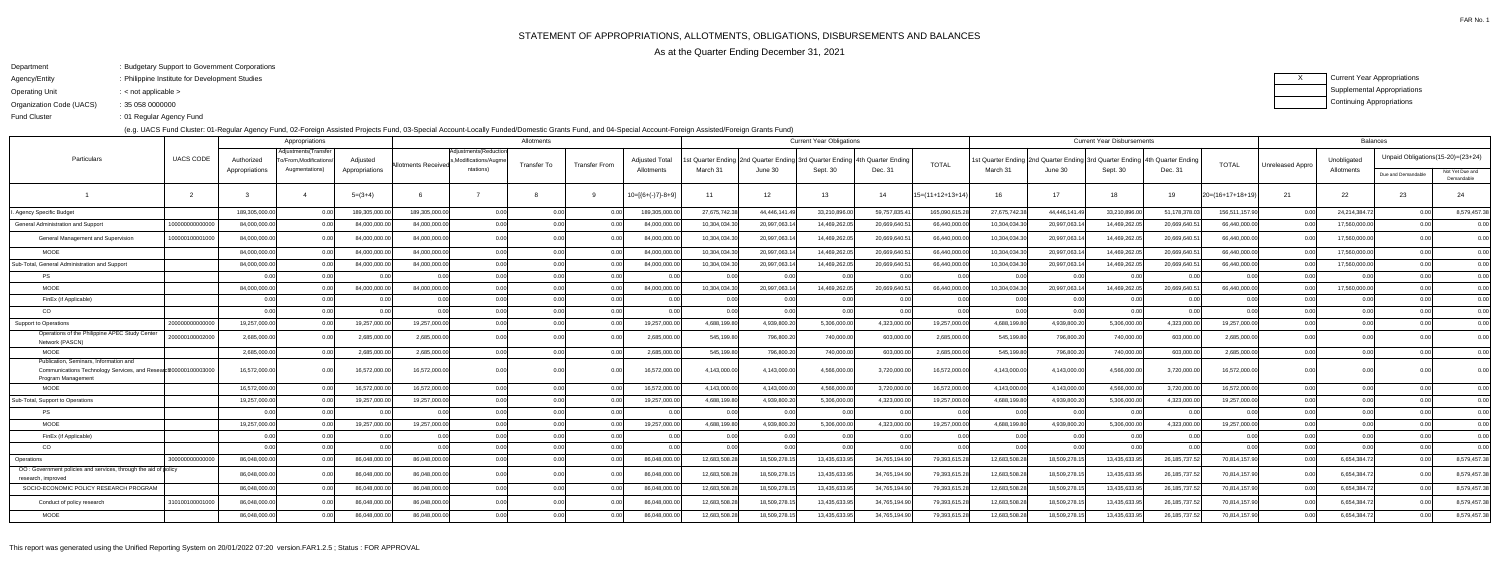Agency/EntityOperating UnitPhilippine Institute for Development Studies: : < not applicable >

| Department | : Budgetary Support to Government Corporations |  |
|------------|------------------------------------------------|--|
|            |                                                |  |

Organization Code (UACS)35 058 0000000:

Fund Cluster01 Regular Agency Fund:

(e.g. UACS Fund Cluster: 01-Regular Agency Fund, 02-Foreign Assisted Projects Fund, 03-Special Account-Locally Funded/Domestic Grants Fund, and 04-Special Account-Foreign Assisted/Foreign Grants Fund)

| x | Current Year Appropriations |
|---|-----------------------------|
|   | Supplemental Appropriations |
|   | Continuing Appropriations   |

|                                                                                         | Allotments<br>Appropriations |                                                       |                |                     |                                                |                    |                      |                                  | <b>Current Year Obligations</b> |                       |                  |                      |                    | <b>Current Year Disbursements</b> |               | <b>Balances</b>                                                                   |                |                    |                  |               |                                     |                               |
|-----------------------------------------------------------------------------------------|------------------------------|-------------------------------------------------------|----------------|---------------------|------------------------------------------------|--------------------|----------------------|----------------------------------|---------------------------------|-----------------------|------------------|----------------------|--------------------|-----------------------------------|---------------|-----------------------------------------------------------------------------------|----------------|--------------------|------------------|---------------|-------------------------------------|-------------------------------|
| <b>UACS CODE</b><br>Particulars                                                         | Authorized                   | Adjustments (Transfer<br><b>To/From.Modifications</b> | Adiusted       | Allotments Received | Adjustments (Reduction<br>Modifications/Augme. | <b>Transfer To</b> | <b>Transfer From</b> | <b>Adjusted To</b><br>Allotments | t Quarter Ending I.<br>March 31 | nd Quarter Ending 3ro | d Quarter Ending | l 4th Quarter Ending | <b>TOTAL</b>       |                                   |               | 1st Quarter Ending   2nd Quarter Ending   3rd Quarter Ending   4th Quarter Ending |                | <b>TOTAL</b>       | Unreleased Appro | Unobligated   | Unpaid Obligations (15-20)= (23+24) |                               |
|                                                                                         | Appropriations               | Augmentations)                                        | Appropriations |                     | ntations)                                      |                    |                      |                                  |                                 | June 30               | Sept. 30         | Dec. 31              |                    | March 3 <sup>-</sup>              | June 30       | Sept. 30                                                                          | Dec. 31        |                    |                  | Allotments    | Due and Demandable                  | Not Yet Due and<br>Demandable |
|                                                                                         |                              |                                                       | $5=(3+4)$      |                     |                                                |                    |                      | $10=[(6+(-)7)-8+9]$              | 11                              | $12 \overline{ }$     | 13               | 14                   | $15=(11+12+13+14)$ | 16                                | 17            | 18                                                                                |                | $20=(16+17+18+19)$ | 21               | 22            | 23                                  |                               |
| Sub-Total, Operations                                                                   | 86,048,000.0                 |                                                       | 86,048,000.00  | 86,048,000.00       | 0.00                                           |                    |                      | 86,048,000.00                    | 12,683,508.2                    | 18,509,278.15         | 13,435,633.9     | 34,765,194.90        | 79,393,615.28      | 12,683,508.2                      | 18,509,278.1  | 13,435,633.95                                                                     | 26, 185, 737.5 | 70,814,157.90      |                  | 6,654,384.72  | n nr                                | 8,579,457.38                  |
| <b>PS</b>                                                                               |                              |                                                       |                |                     | റ റവ                                           |                    |                      |                                  |                                 |                       |                  |                      |                    |                                   |               |                                                                                   |                |                    |                  |               |                                     | 0.00                          |
| <b>MOOE</b>                                                                             | 86,048,000.0                 |                                                       | 86,048,000.0   | 86,048,000.00       |                                                |                    |                      | 86,048,000.00                    | 12,683,508.2                    | 18,509,278.1          | 13,435,633.9     | 34,765,194.90        | 79,393,615.2       | 12,683,508.2                      | 18,509,278.   | 13,435,633.95                                                                     | 26, 185, 737.  | 70,814,157.90      |                  | 6,654,384.72  |                                     | 8,579,457.38                  |
| FinEx (if Applicable)                                                                   |                              |                                                       |                |                     | 0.00                                           |                    | 0.00                 |                                  |                                 | ስ ስስ                  |                  |                      |                    |                                   |               |                                                                                   |                | 0.00               |                  |               |                                     | 0.00                          |
| CO                                                                                      |                              |                                                       |                |                     |                                                |                    |                      |                                  |                                 |                       |                  |                      |                    |                                   |               |                                                                                   |                |                    |                  |               |                                     | 0.00                          |
| Sub-Total, I. Agency Specific Budget                                                    | 189,305,000.0                |                                                       | 189,305,000.0  | 189,305,000.00      |                                                |                    |                      | 189,305,000.00                   | 27,675,742.3                    | 44,446,141.49         | 33,210,896.0     | 59,757,835.41        | 165,090,615.2      | 27,675,742.3                      | 44,446,141.49 | 33,210,896.00                                                                     | 51,178,378.0   | 156,511,157.90     |                  | 24,214,384.72 |                                     | 8,579,457.38                  |
| <b>PS</b>                                                                               |                              |                                                       |                |                     | 0.00                                           |                    | 0.00                 |                                  |                                 |                       |                  |                      |                    |                                   |               |                                                                                   |                | 0.00               |                  |               |                                     | 0.00                          |
| <b>MOOE</b>                                                                             | 189,305,000.0                |                                                       | 189,305,000.00 | 189,305,000.00      |                                                |                    |                      | 189,305,000.00                   | 27,675,742.38                   | 44,446,141.49         | 33,210,896.00    | 59,757,835.41        | 165,090,615.2      | 27,675,742.3                      | 44,446,141.49 | 33,210,896.00                                                                     | 51,178,378.0   | 156,511,157.90     |                  | 24,214,384.72 | 0. QQ                               | 8,579,457.38                  |
| FinEx (if Applicable)                                                                   |                              |                                                       |                |                     |                                                |                    |                      |                                  |                                 |                       |                  |                      |                    |                                   |               |                                                                                   |                |                    |                  |               |                                     | 0.00                          |
| CO                                                                                      |                              |                                                       |                |                     |                                                |                    |                      |                                  |                                 |                       |                  |                      | 0 <sub>0</sub>     |                                   |               |                                                                                   |                |                    |                  |               |                                     | 0.00                          |
| V. Reversion of the Unobligated Allotments charged against R.A.<br>Nos. 11465 and 11494 |                              |                                                       |                |                     |                                                |                    | 0.00                 |                                  |                                 |                       |                  |                      |                    |                                   |               |                                                                                   |                |                    |                  |               |                                     | 0.00                          |
| <b>GRAND TOTAL</b>                                                                      | 189,305,000.0                |                                                       | 189,305,000.0  | 189,305,000.00      |                                                |                    |                      | 189,305,000.00                   | 27,675,742.38                   | 44,446,141.49         | 33,210,896.00    | 59,757,835.41        | 165,090,615.28     | 27,675,742.3                      | 44,446,141.49 | 33,210,896.00                                                                     | 51,178,378.0   | 156,511,157.90     |                  | 24,214,384.72 | 0.00 <sub>l</sub>                   | 8,579,457.38                  |
| <b>MOOE</b>                                                                             | 189,305,000.0                |                                                       | 189,305,000.00 | 189,305,000.00      |                                                |                    | 0.00                 | 189,305,000.00                   | 27,675,742.38                   | 44,446,141.49         | 33,210,896.00    | 59,757,835.41        | 165,090,615.28     | 27,675,742.3                      | 44,446,141.49 | 33,210,896.00                                                                     | 51,178,378.0   | 156,511,157.90     |                  | 24,214,384.72 | 0.00                                | 8,579,457.38                  |
| Recapitulation by OO:                                                                   |                              |                                                       |                |                     |                                                |                    |                      |                                  |                                 |                       |                  |                      |                    |                                   |               |                                                                                   |                |                    |                  |               |                                     |                               |
| . Agency Specific Budget                                                                | 86,048,000.00                | 0.001                                                 | 86,048,000.00  | 86,048,000.00       | 0.001                                          |                    | 0.00                 | 86,048,000.00                    | 12,683,508.28                   | 18,509,278.15         | 13,435,633.95    | 34,765,194.90        | 79,393,615.28      | 12,683,508.2                      | 18,509,278.15 | 13,435,633.95                                                                     | 26, 185, 737.5 | 70,814,157.90      | 0.00             | 6,654,384.72  | 0.00                                | 8,579,457.38                  |
| SOCIO-ECONOMIC POLICY RESEARCH PROGRAM                                                  | 86,048,000.0                 |                                                       | 86,048,000.0   | 86,048,000.00       |                                                |                    |                      | 86,048,000.00                    | 12,683,508.28                   | 18,509,278.15         | 13,435,633.9     | 34,765,194.90        | 79,393,615.2       | 12,683,508.2                      | 18,509,278.1  | 13,435,633.95                                                                     | 26, 185, 737.5 | 70,814,157.90      |                  | 6,654,384.72  |                                     | 8,579,457.38                  |

Certified Correct:

Date:

Certified Correct: Calculated Dictibut signed Recommending Approval: Approved By: Approved By: Certified Correct:MARISA S. ABOGADO CHIEF, ACCOUNTING AND CONTROL DIVISIONDigitally signed by Abogado <del>Marisa S</del>alutin

Date:

NATTASSIA V. ADRIANO

OIC, FINANCE DIVISION

 Date: Date: ANDRE*A* S. A⁄GCAOILI<br>DEPARTMENT MANAGER III ADMINISTRATIVE AND FINANCE DEPARTMENTDigitally signed by Agcaoili Andrea Sisante

Digitally signed by Clap Orbeta Aniceto ANICETO **C**. ORBE™A JR. PRESIDENT